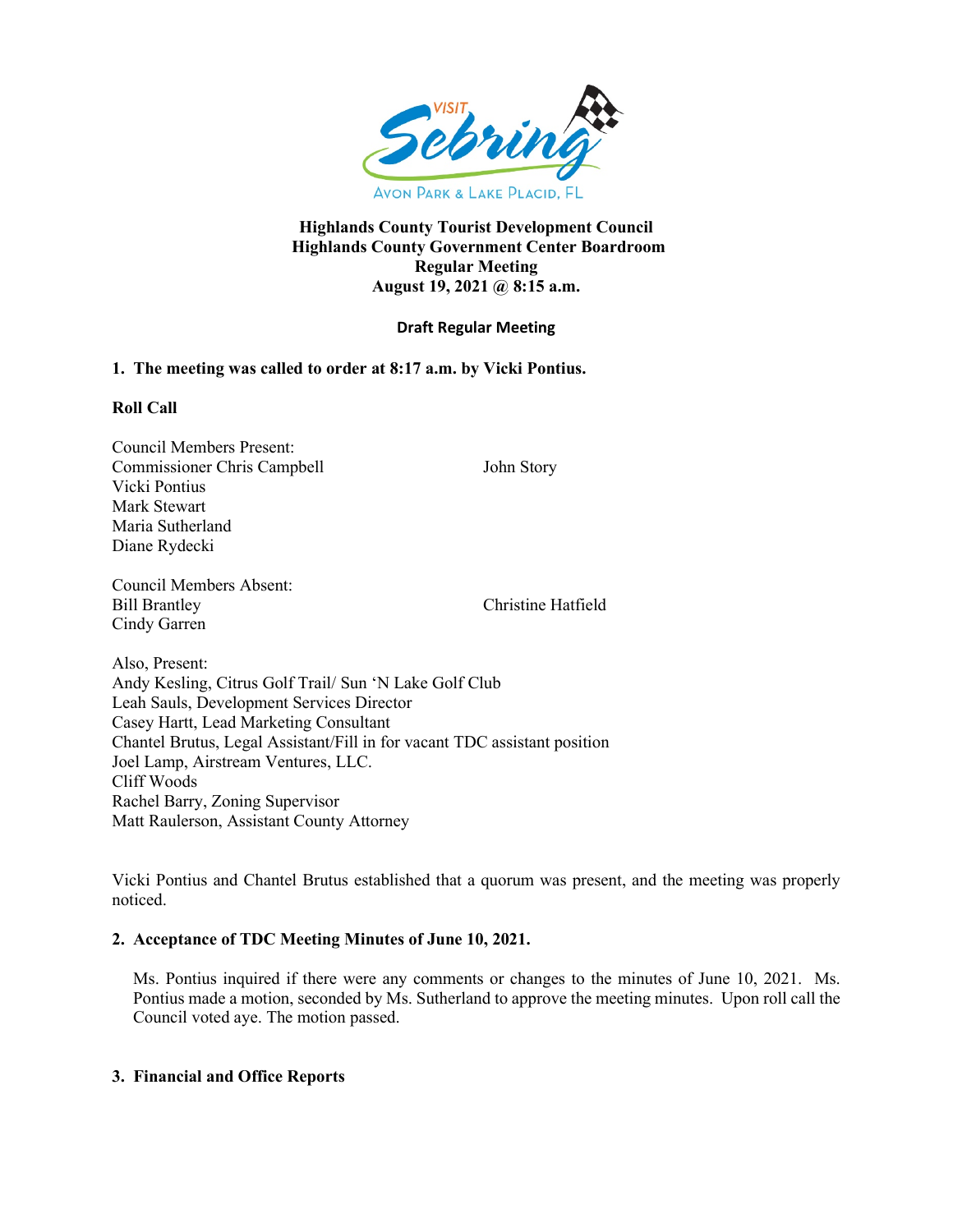Ms. Pontius presented the Monthly Expenditure and Revenue Reports year to date ending May 30, 2021, which makes a total up to date of \$848,033.94.

Ms. Pontius made a motion, seconded by Mr. Stewart, to approve the financial reports as presented. Upon roll call the Council voted aye. The motion passed.

#### **4. Marketing & Event Updates**

#### A. Marketing Update

Ms. Hartt presented her Marketing report. Ms. Hartt updated the TDC and public that TDC staff and Airstream Ventures has focused on bringing sporting events to the area and allocating TDC funds to make that possible. The TDC has also applied for and received multiple Florida Sports grants to help with funding these events. Ms. Rydecki has stated her hotel has been full the last few months and numbers are looking good for accommodations, which we should see in the updated revenues when the financial department releases them.

TDC staff has resumed their community outreach and presentations with local stakeholders. These meetings generate a lot of useful feedback from the local community.

Lunker Louie has been secured as Visit Sebring's Fishing Ambassador. Lunker Louie fishes locally and posts on social media to attract fisherman to the area through his large following on social media.

#### B. Sports Events Update

Mr. Lamp presented an update on the sports events that TDC and Airstream Ventures has worked to bring to the Sebring Area. Mr. Lamp states that they have secured 8 sporting events. TDC staff and Airstream also held a County-wide meeting in April regarding Pickleball with nearly 40 people in attendance to discuss the sport and interest in Highlands County.

#### **5. Items for Voting**

#### A. GFNY Grant Amendment Request

The Board agreed to allow Ms. Fluhme to modify her grant application changing TDC funded expenses from marketing to MOT.

Ms. Pontius made a motion, seconded by Mr. Story, to approve the grant modification to allow MOT services. Upon roll call, all Council members on the call voted aye. The motion passed.

#### B. Highlands County Golf

 Mr. Wood brought a Highlands County Golf Tourism Sales Proposal to the TDC asking them to spend \$183,200 on recruiting a professional salesperson with digital sales/marketing experience, provide a budget to develop leads, develop sales literature, produce a video to be used as a sales aid, adjust the CGT website to include a focus on golf groups, and incidental sales/marketing expenses.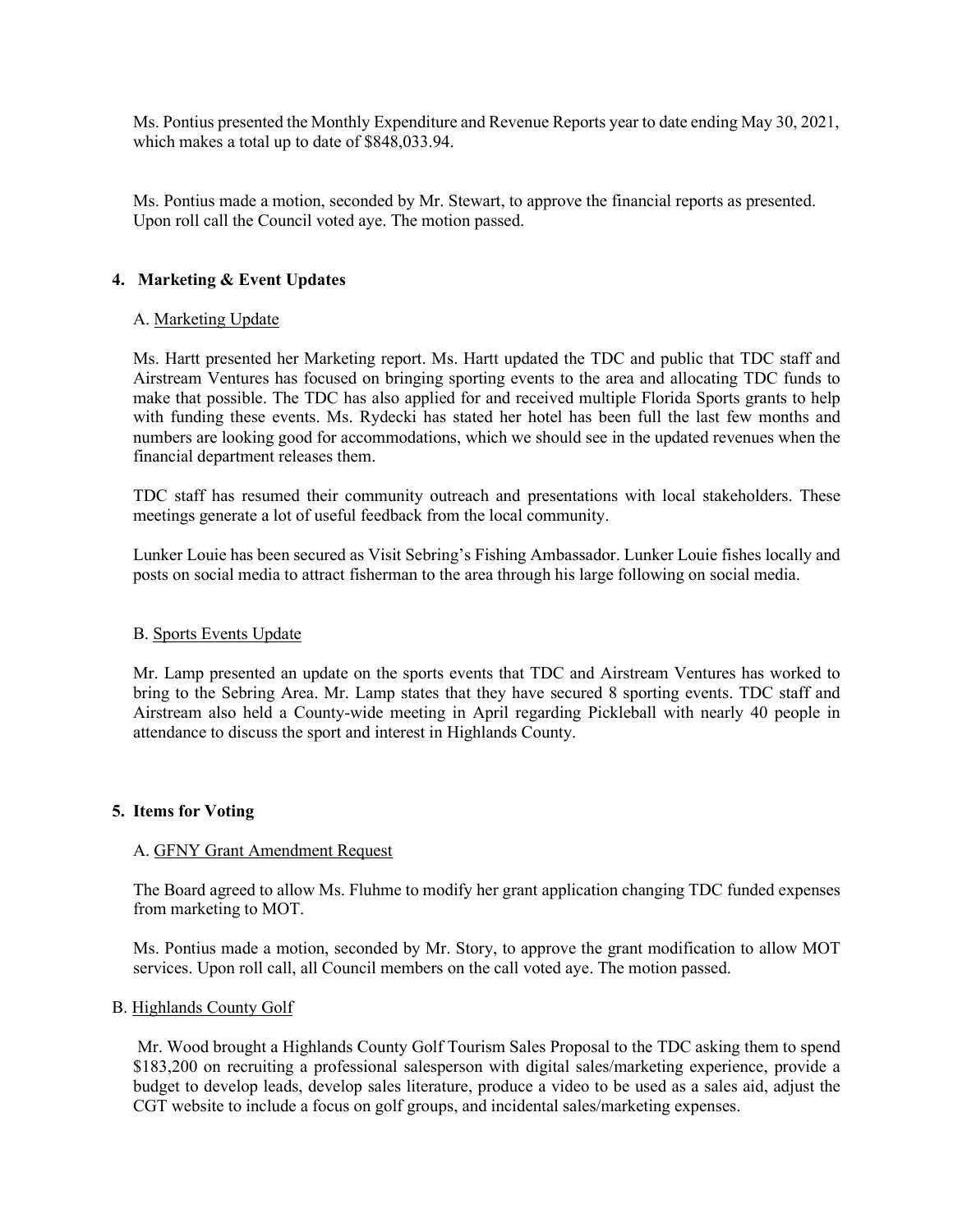None of the TDC members were in agreeance with the proposal and the item was dropped.

# C. Event Grant Program Proposed Changes

Ms. Hartt presented the proposed changes to the TDC Event Grant Program Applications.

Ms. Sutherland made a motion, seconded by Mr. Story to approve the Grant Application changes. Upon roll call, all Council members on the call voted aye. The motion passed

## D. 2021-2022 Marketing Plan and Budget

 Ms. Hartt presented her 2021-2022 Marketing Plan and Budget to the TDC board. Ms. Hartt's proposed preliminary budget would allocate \$675,000 to marketing and promotions.

Mr. Story made a motion, seconded by Mr. Stewart, to approve the 2021-2022 Marketing Plan and Budget. Upon roll call, all Council members on the call voted aye. The motion passed.

# E. TDC Alternate Members

TDC members decided to drop this item and bring it back at a later date if they decided they needed alternate members to be added since it was brought to TDC's attention that it was decided by Legal that Commissioner Campbell can vote per FL. Statue.

## **6. Old Business/Discussion**

## A. RFP Update

Ms. Sauls reported that Gray Dog Publishing ranked highest in the BID process and an offer was made. The TDC had a discussion asking Ms. Sauls to please bring their recommendation of Gray Dog to the Board of County Commissioners attention so they are aware of how pleased they are with the work Gray Dog has been doing and would like to continue in the same direction.

## B. Tourism Insights Awards Update

 Ms. Hartt stated that TDC staff has secured Brain London as a guest speaker for the event and it will be held on September 29, 2021 at 2p.m. in the Government Center, Board Room.

## C. Stakeholder Meetings

Ms. Hartt informed the TDC that staff has continued their community outreach by having stakeholder meetings again after being put on hold due to COVID-19.

TDC Staff held a stakeholders meeting day and met with owners/ representatives from Arts & Culture, Agritourism, and Restaurant & Hotels.

## D. TDT Letter

Ms. Sauls informed the TDC that the TDT informational letter has been put on hold until further direction from Administration.